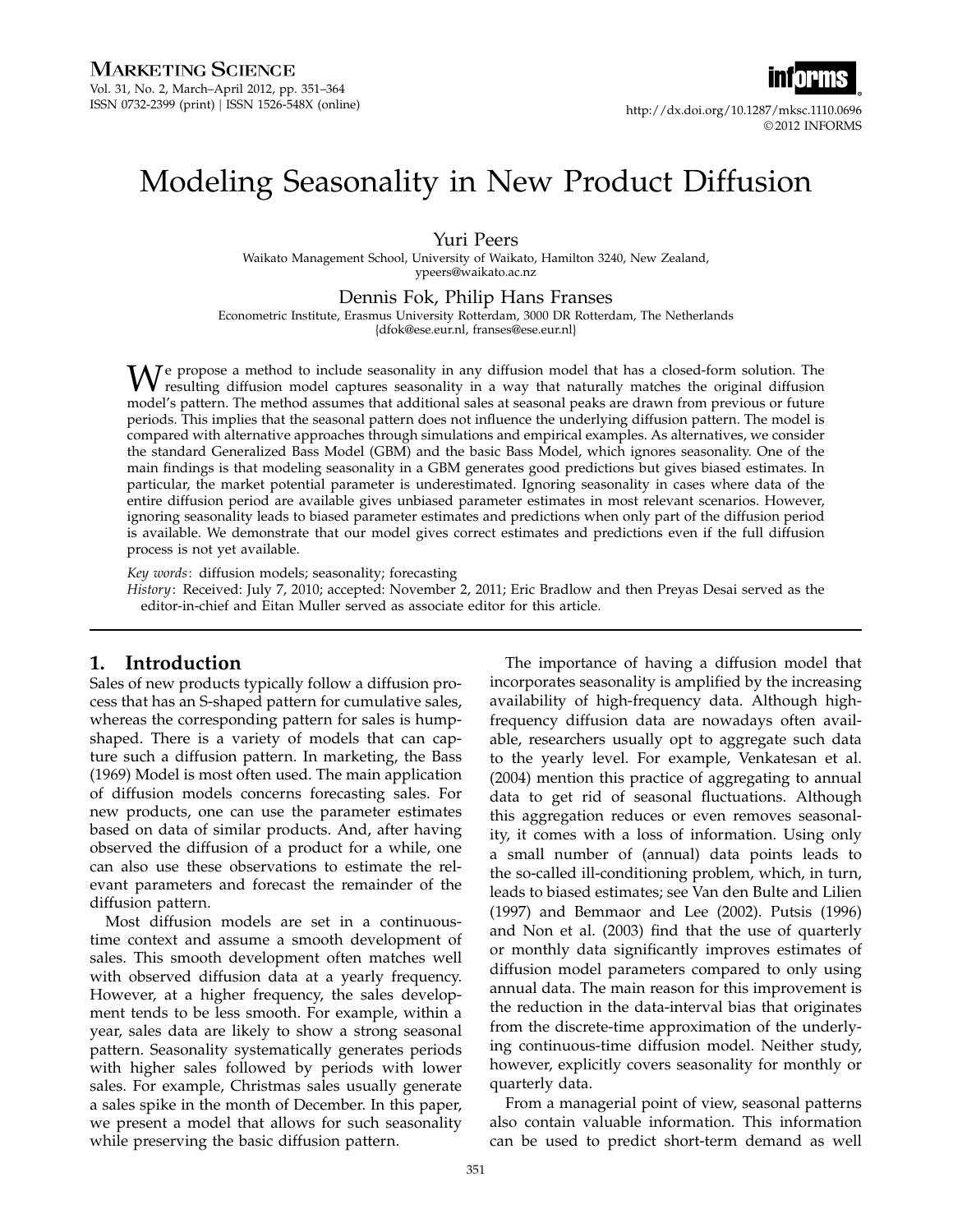as to support inventory management. Hence, filtering out seasonal effects, which is common practice in the literature on financial and macroeconomic time series, is not a preferable solution in case of diffusion models.

The conclusion is that seasonality must somehow be incorporated in a diffusion model. In this paper, we propose a natural way to do this for any diffusion model that has a closed-form solution. We build on the Bass Model for expository purposes but indicate that many other models can be considered. The main idea that underlies our approach is that seasonality in a peak period is a result of consumers who delay or speed up their purchases. In other words, the model captures the pattern of intertemporal demand shifts that cause seasonal peaks. We treat the underlying diffusion model as the appropriate model for timeaggregated sales and study how these aggregates are distributed over, say, the months of a year.

We contrast our model with other approaches on theoretical grounds and using empirical examples. The first alternative approach we consider is to include seasonal dummies in a way that matches with the Generalized Bass Model (GBM) (Bass et al. 1994). We show that for this model, the estimates for the diffusion parameters are biased; the market potential parameter especially gets underestimated. Estimates based on our model are intuitively more appealing and do not lead to a bias. The second alternative approach is the traditional Bass Model, which ignores seasonality even when it is present. Our results give reassuring outcomes for the common practice of "guessing by analogy," because for the case where the full diffusion series is available, we demonstrate that the traditional Bass estimates are not biased.<sup>1</sup> However, if seasonality is ignored when the diffusion process is before its saturation level, the estimates as well as the forecasts are biased.

Next to our model, we also propose another variation to the Generalized Bass Model with seasonality. In many practically relevant cases, this variation has the same nice statistical features as our model; that is, the parameter estimates are unbiased. Contrary to our model, this variation of the GBM is not based on intertemporal demand shifts. This results in biased estimates if the diffusion is fast.

The outline for the rest of our paper is as follows. In §2 we start by showing typical diffusion data, where we consider the monthly sales of flat-screen television sets (LCD and plasma). In §3 we propose our model and theorize why the alternative approaches are less useful when seasonality is present. In §4 we return to actual sales data and demonstrate that the new seasonal diffusion model fits naturally to these data and that it gives plausible forecasts. In §5 we conclude with some suggestions for further research.

# 2. An Example of Seasonality in Diffusion Data

Before we start modeling seasonality in diffusion models, we first take a look at a typical example of seasonality in diffusion data. In particular, we have available monthly sales figures (in millions) of flat-screen televisions for 10 countries in Europe.<sup>2</sup> We obtained the diffusion data from a European consumer electronics firm that operates around the globe. This firm bought these data from a market research company. The period covered by the data ranges from February 2004 to December 2009 or January 2010. This means that we have 71 or 72 monthly observations per country, implying the presence of six seasonal cycles.

In Table 1, we present some summary statistics on the diffusion series. The second column gives the average sales over all monthly observations. Table 1 also presents the averages over a particular month of the year relative to the overall average. These figures give a rough impression of the seasonal pattern in the different countries. For example, the sales in December tend to be above the overall average for all countries. This is an indication that there is a seasonal spike in sales because of Christmas. The month with the lowest sales seems to be April. Next, in the period from May to September, there are large differences across countries. Note that Table 1 can only be used as a first indication of the seasonal patterns as the presented statistics completely ignore the curvature in the diffusion series. Also, for some countries, we do not have data for January 2010. This results in a relatively lower average for January, as this last year is around the moment of peak sales.

To give a graphical example of the feature we study in this paper, we present in Figure 1 monthly sales of flat-screen televisions in 2 of the 10 countries: the United Kingdom and the Netherlands.

From Table 1 and Figure 1, we conclude that the series clearly show systematic seasonal patterns. Furthermore, the graphs suggest that the seasonal pattern is proportional to the speed and position of the

<sup>&</sup>lt;sup>1</sup> Guessing by analogy is a popular method among researchers and managers to predict the diffusion parameters of a new product based on the diffusion parameters of earlier introduced similar products; see Ofek (2005) and Lilien et al. (2000). Thus, if published or obtained estimates are biased by ignoring seasonality, this would affect the prediction of the diffusion of the new product as well.

<sup>2</sup> Austria, Belgium, France, Germany, Italy, the Netherlands, Portugal, Scandinavia, Spain, and the United Kingdom. The data concern aggregated sales figures for the Scandinavian countries. For simplicity, we refer to Scandinavia as a "country."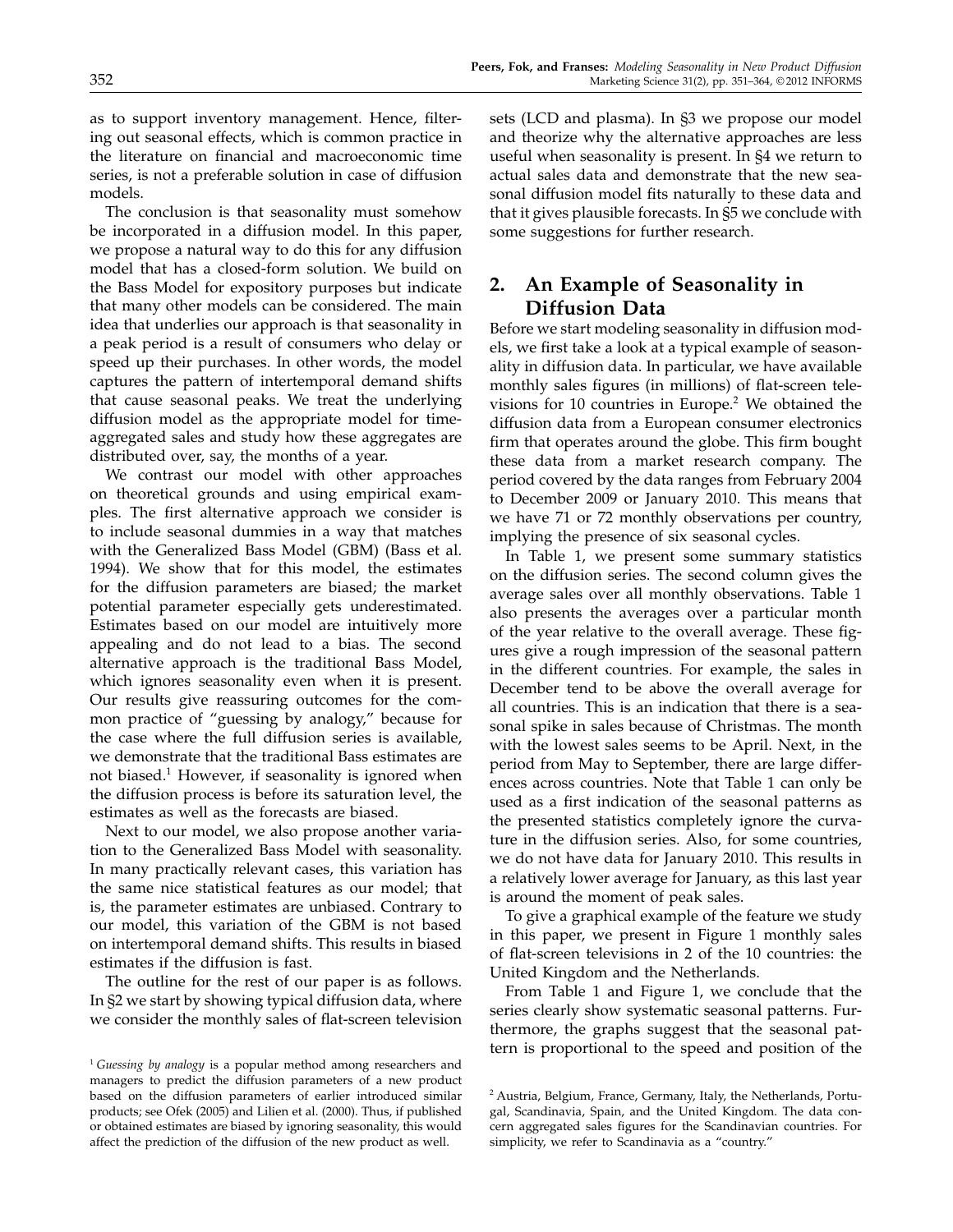|                 | Overall avg. | Difference of the average per month with overall average (%) |         |         |         |         |         |         |         |         |      |        |       |
|-----------------|--------------|--------------------------------------------------------------|---------|---------|---------|---------|---------|---------|---------|---------|------|--------|-------|
| Country         | (millions)   | Jan.                                                         | Feb.    | March   | April   | May     | June    | July    | Aug.    | Sept.   | Oct. | Nov.   | Dec.  |
| United Kingdom  | 0.491        | 40.4                                                         | $-29.2$ | $-27.8$ | $-30.9$ | $-11.0$ | $-32.7$ | $-9.9$  | $-18.7$ | $-16.7$ | 22.8 | 31.8   | 88.6  |
| France          | 0.323        | 65.8                                                         | $-28.8$ | $-31.3$ | $-36.5$ | $-14.6$ | $-23.6$ | $-11.0$ | $-20.0$ | $-11.4$ | 12.9 | 12.9   | 85.5  |
| Germany         | 0.355        | 46.7                                                         | $-24.9$ | $-20.2$ | $-30.7$ | $-15.9$ | $-21.7$ | $-15.3$ | $-19.9$ | $-10.6$ | 22.1 | 29.4   | 61.0  |
| The Netherlands | 0.096        | 52.1                                                         | $-25.1$ | $-26.3$ | $-30.7$ | 4.3     | $-8.6$  | $-0.2$  | $-13.1$ | $-16.8$ | 20.1 | 10.3   | 33.9  |
| Italy           | 0.265        | 22.8                                                         | $-30.8$ | $-31.3$ | $-36.9$ | $-12.7$ | $-23.0$ | $-16.0$ | $-20.5$ | 2.1     | 33.7 | 25.9   | 86.6  |
| Spain           | 0.225        | 62.3                                                         | $-24.6$ | $-27.9$ | $-28.4$ | $-3.2$  | $-15.7$ | 3.1     | $-19.9$ | $-13.4$ | 17.8 | 6.0    | 43.7  |
| Austria         | 0.035        | 20.4                                                         | $-21.7$ | $-22.5$ | $-30.2$ | $-12.2$ | $-20.2$ | $-9.4$  | $-20.4$ | $-8.2$  | 20.4 | 25.4   | 82.1  |
| Belgium         | 0.046        | 82.1                                                         | $-21.9$ | $-25.7$ | $-28.2$ | $-10.3$ | $-19.1$ | 21.4    | $-21.4$ | $-17.2$ | 6.4  | $-3.1$ | 37.2  |
| Portugal        | 0.034        | 4.5                                                          | $-26.9$ | $-30.8$ | $-27.2$ | $-7.7$  | $-24.6$ | $-9.0$  | $-15.3$ | $-5.6$  | 18.9 | 21.4   | 103.1 |
| Scandinavia     | 0.125        | 34.1                                                         | $-23.6$ | $-18.9$ | $-28.8$ | $-21.6$ | $-16.7$ | $-6.6$  | $-7.5$  | $-3.4$  | 13.0 | 2.9    | 77.3  |

Table 1 Summary Statistics on Monthly Sales of Flat-Screen Televisions Across Various Countries

diffusion process; that is, the seasonal peaks become larger closer to the moment of peak sales. Next, the seasonal patterns are not similar across countries. For example, in the Netherlands, the January peak is larger than the December peak, whereas in the United Kingdom, it is the other way around. This shows that we need to allow for different seasonal structures across countries.

Figure 1 Flat-Screen Television Sales Data of (a) the United Kingdom and (b) the Netherlands



# 3. A Diffusion Model with Seasonality

Although seasonality is a major issue for many market processes, the literature on seasonality in marketing is small. Shugan and Radas (1999) give an overview of seasonality-related issues in the context of services marketing. They consider how to overcome these issues and how managers should react to them. Fok et al. (2007) look at weekly seasonality in sales in a panel of fast-moving consumer goods. There are, to our knowledge, only two papers that focus on modeling seasonality in diffusion processes: Radas and Shugan (1998) and Einav (2007). Both papers consider the movie industry. Einav (2007) uses a structural model to distinguish between seasonal demand and seasonal supply effects. Sales could be higher because more people go to the movies in holiday seasons or because better movies are screened during these periods. The view on seasonality discussed in Radas and Shugan (1998) comes closest to our setting. These authors interpret seasonality as a time transformation process; that is, it is as if the service or product ages more quickly along its life cycle in peak seasons. In off-peak seasons, it is as if the product ages more slowly. The resulting diffusion model is to some extent in line with the Generalized Bass Model (Bass et al. 1994). However, the seasonal structure that is, the set of periods that corresponds to seasonal peaks and troughs—is imposed rather than estimated in their model. Our model and the benchmark seasonal models we consider allow for a selection of the seasonal structure based on the observed diffusion process. In the model presented in §3.1.2, we even make the intertemporal demand shift pattern endogenous; that is, we estimate the proportion in which one month contributes to the seasonal peak in another month. Finally, the paper of Radas and Shugan (1998) does not consider the impact of seasonality on the estimation and interpretation of the standard diffusion parameters.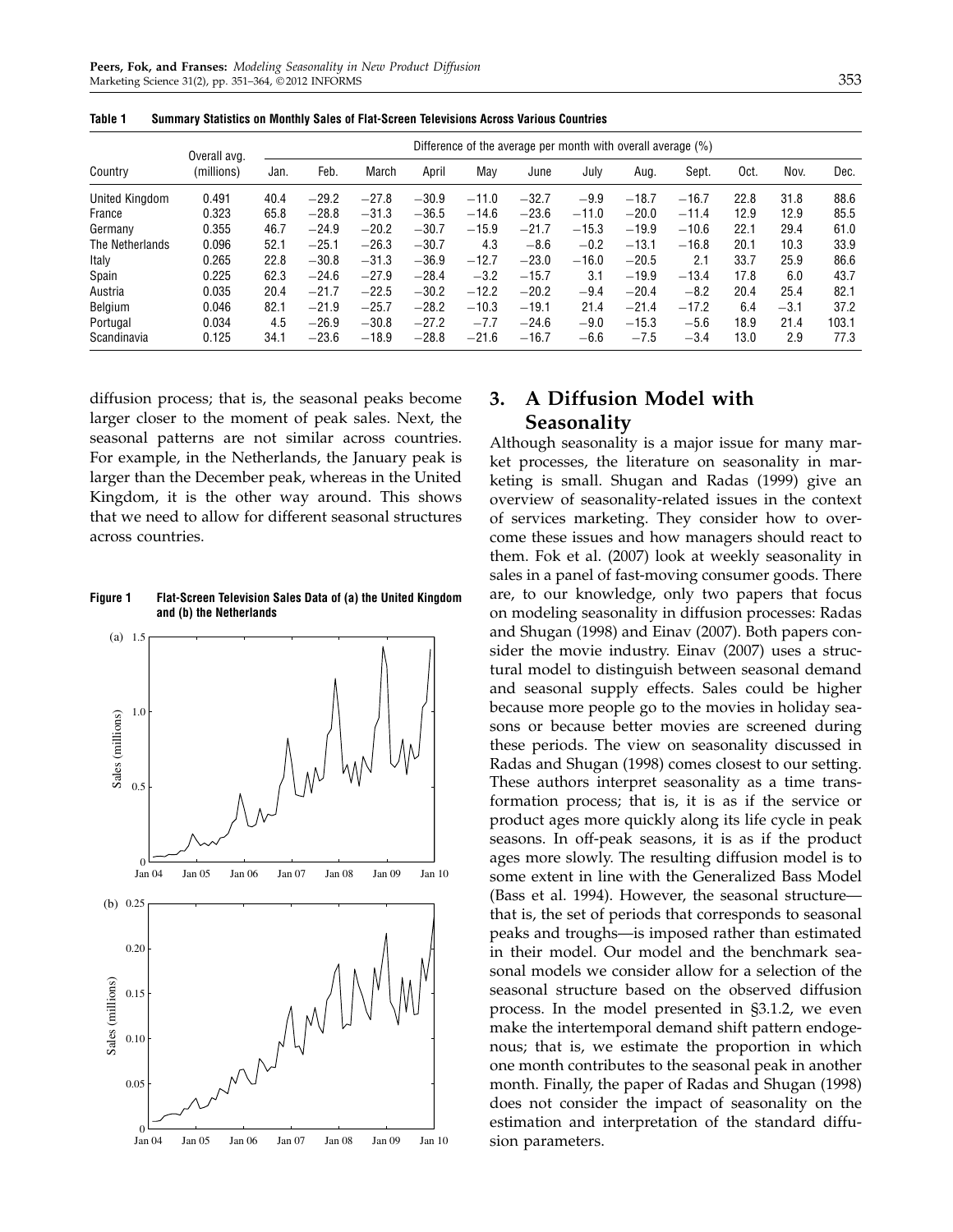In the following subsection, we build up to our proposed methodology, where we make a distinction between a *given fixed* intertemporal demand shift pattern (§3.1.1) and an estimated flexible intertemporal demand shift pattern (§3.1.2). Next, in §3.2, we discuss the alternative approaches and indicate why these approaches are less satisfactory. Further, we consider the consequences of ignoring seasonality. In the last subsection, we consider model selection; that is, we suggest a procedure that leads to a parsimonious model specification for the seasonal pattern.

#### 3.1. Our Proposed Model

Our aim is to create a seasonal model that is consistent with any (closed-form) diffusion model.<sup>3</sup> To emphasize this, we first start with a general closedform function for the cumulative diffusion curve,  $F(t)$ .  $F(t)$  specifies the cumulative fraction of adopters relative to the market potential at time t. At the end of this subsection, we will use the Bass (1969) Model as the leading example for the functional form of  $F(t)$ .

We first discuss two general features of diffusion modeling: linking  $F(t)$  to observed sales and heteroscedasticity. Concerning the former, we adopt the nonlinear estimation technique of Srinivasan and Mason (1986). In their paper, the authors measure sales as the difference in the cumulative adopters between period t and  $t-1$ , multiplied by the eventual number of adopters. Although Srinivasan and Mason (1986) do this specifically for the Bass Model, this estimation technique can be used for other functional forms for  $F(t)$  as well.

The second issue is heteroscedasticity. Recently, Boswijk and Franses (2005) addressed the possibility that the observed diffusion deviates from the underlying S shape. They introduced a specification that contains a heteroscedastic error process and a tendency for the diffusion to return toward its equilibrium growth path. The heteroscedasticity implies that larger fluctuations are more likely to occur around the moment of peak sales. In the (seasonal) models introduced in this paper, we take this feature into account. Although the models can also be specified without heteroscedasticity, we believe that heteroscedasticity occurs in almost every empirical diffusion process. Heteroscedasticity also affects the estimation of the seasonal structure. In particular, it helps to disentangle seasonality from random shocks.

The dependent variable in all models in this paper is the monthly sales<sup>4</sup> of a new product at month  $t$ , denoted by  $S_t$ . The basis for our model, as well as for the alternatives presented later, is

$$
S_t = m(F(t) - F(t-1)) + \varepsilon_t \quad \varepsilon_t \sim N(0, f(t)^2 \sigma^2), \quad (1)
$$

where  $F(t)$  is the fraction of cumulative adopters at time  $t$ , and  $f(t)$  is the fraction of current adopters.  $F(t)$  and  $f(t)$  are the solutions of the differential equation associated with a continuous-time diffusion model. The  $m$  is the parameter capturing the market potential—that is, the ceiling of the typical S-shaped sales curve. The variance of the error term is proportional to  $f(t)^2$ . This variance specification is slightly different from that proposed by Boswijk and Franses (2005), as they scale the variance with the square of the sales of the previous period. The advantage of our specification is that it leads to a smoother pattern for the variance, especially in case of seasonality.

To model seasonal peaks and troughs, we need to increase or decrease the sales in some months relative to the general specification in (1). The seasonal effect should be proportional to the speed and position of the diffusion process (see also Figure 1). This proportionally additional effect of seasonality can be represented as

$$
S_t = m(F(t) - F(t-1)) \left( 1 + \sum_{k \in K} \delta_k D_{kt}^{01} \right) + \varepsilon_t,
$$
  

$$
\varepsilon_t \sim N(0, f(t)^2 \sigma^2),
$$
 (2)

where  $D_{kt}^{01}$  represents a  $0/1$  dummy for each month  $k$  in the set  $K$ , where  $K$  can consist of one month or more. To put it more formally,

$$
D_{kt}^{01} = \begin{cases} 1 & \text{if observation } t \text{ is in month } k \text{, that is,} \\ \kappa(t) = k, \\ 0 & \text{otherwise,} \end{cases} \tag{3}
$$

where  $\kappa(t)$  gives the month number corresponding to observation  $t$ . In this formulation, there is a maximum of 11 months that can be included in the set  $K$ , because otherwise the model parameters would not be identified.

In (2), the summation of the seasonal effects over a year is not necessarily equal to zero. This affects the interpretation of the diffusion parameters, especially  $m$ . As we will show in §3.2, model (2) introduces a bias in the parameter estimates.

<sup>3</sup> In cases where there is no closed-form solution, the differential equation for the diffusion model can be solved numerically. The numerical solution can then be used instead of the closed-form solution. In these cases, the seasonal method we present in this paper can also be used. In the rest of the paper, however, we focus on the cases with a closed-form solution.

<sup>&</sup>lt;sup>4</sup> In this paper, we take months as the frequency of the observed data, as the empirical data we use also have a monthly frequency. Furthermore, in the diffusion literature, a month is the most often used data interval for which seasonality is relevant. Of course, our model can be considered for any other data interval.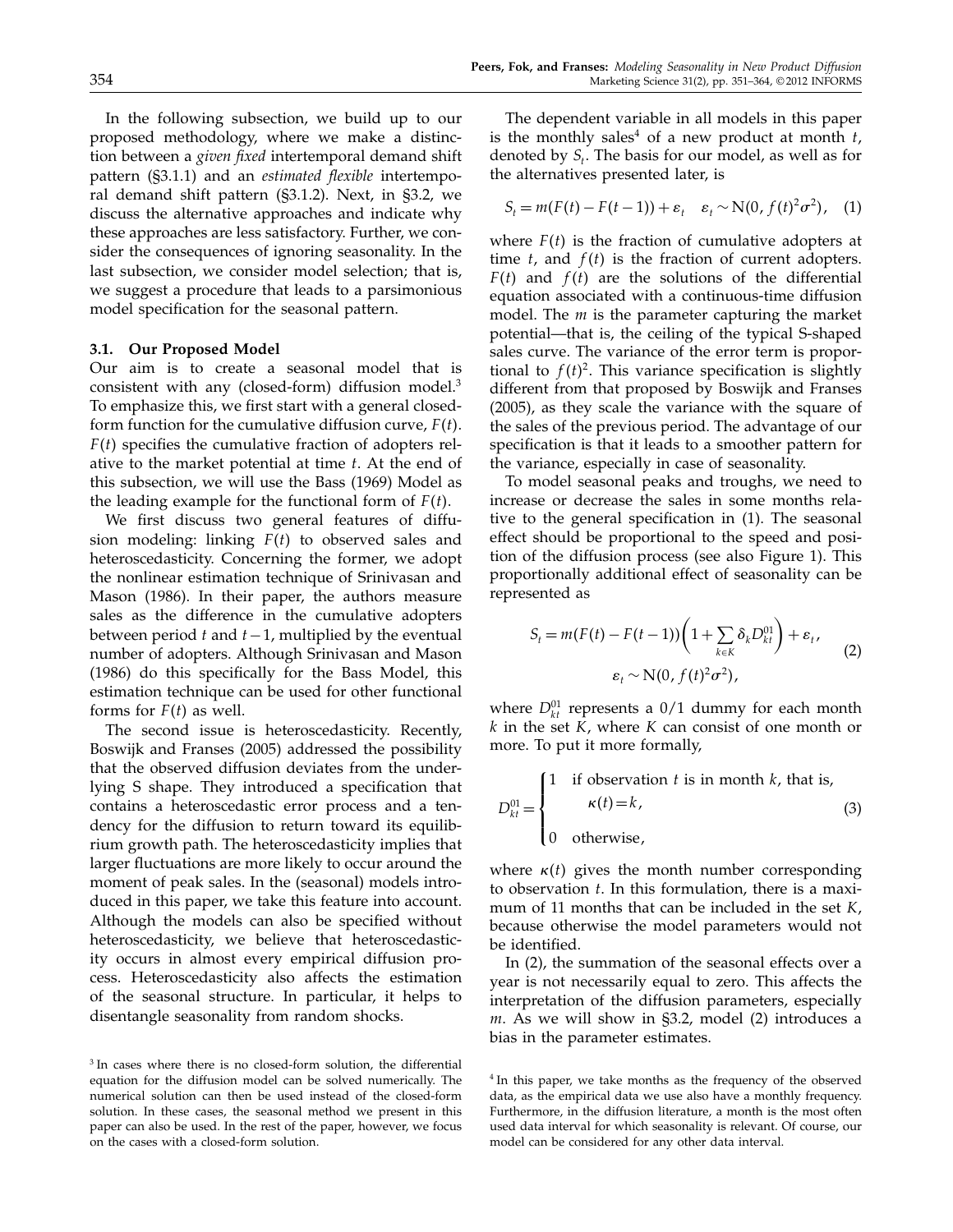To avoid this bias, we need to introduce the seasonal pattern in such a way that it does not interfere with the underlying S shape. Thus, the added seasonal effect should have mean zero. This means that the additional sales at a seasonal peak should be compensated in other months. For monthly data, we can define dummies such that the effect in the focal month is still 1, whereas the effect in the other months is minus 1/11. Over an entire year, this results in a dummy that has mean zero. This zero-mean dummy is formally defined as

$$
D_{kt}^{ZM} = \begin{cases} 1 & \text{if } \kappa(t) = k, \\ -\frac{1}{11} & \text{otherwise.} \end{cases}
$$
 (4)

This zero-mean dummy  $(D^{ZM})$  can replace the  $0/1$ dummy  $(D^{01})$  in (2). In §3.2, we will show that the resulting model has some preferable features. However, there is a counterintuitive feature as well. Consider again the case of a seasonal peak at some period  $t$  corresponding to month  $k$ . The additional sales equals  $m\delta_k(F(t) - F(t-1))$ . In other words, it is a fraction of the sales predicted by the underlying diffusion model. The "compensating" decrease in sales in the next month is  $(1/11)m\delta_k(F(t+1) - F(t)).$ The counterintuitive aspect here is that the compensation is associated with the "predicted" sales for the next period. Intuitively, it would be more appealing if the compensation equals  $(1/11)m\delta_k(F(t) - F(t-1)),$ that is, a fraction of the current increase itself. Stated differently, although the dummies have mean zero, the seasonal effect itself,  $m(F(t) - F(t-1))\delta_kD_{kt}^{ZM}$ , does not have mean zero. If the diffusion is relatively fast, this may have a substantial impact, as we will also show in §3.2.

In our final model, we want to correct for this above-mentioned counterintuitive feature. As a result, we impose that a seasonal peak originates from consumers delaying or speeding up their purchases. In this case, the additional sales during a seasonal peak is the summation of the postponed and accelerated purchases of the other months. Hence, the seasonal peak equals the sum of a fraction of the underlying adoption curve of all the months influencing the focal month. The extent to which a month contributes to the seasonal peak in another month is referred to as the intertemporal demand shift pattern, or seasonal structure for short. This seasonal structure can be fixed from the outset (the fixed version of our model), or it can be estimated (the flexible version of our model).

3.1.1. Fixed Seasonal Structure. First, we define the set of months that influence a focal month  $k$ . We denote this set as  $H_k$ ; the number of elements

in  $H_k$  is denoted by  $|H_k|$ . For example, if  $H_k =$  $\{-3,-2,-1,1,2\}$ , a fraction of the sales from up to three months before the focal month is delayed to the focal month, and a fraction of the sales from up to two months after is accelerated toward the focal month, and  $|H_k| = 5$ . For monthly data, one may also consider all the other months; for example,  $H_k =$  $\{-6,\ldots,-1,1,\ldots,5\}.$ 

The seasonal diffusion model now becomes

$$
S_{t} = m \bigg[ F(t) - F(t-1) + \sum_{k \in K} \delta_{k} |H_{k}|^{-1} \cdot \bigg( D_{kt}^{01} \sum_{h \in H_{k}} f(t+h) - D_{kt}^{0M} f(t) \bigg) \bigg] + \varepsilon_{t}, \quad (5)
$$

where still  $\varepsilon_t \sim \mathcal{N}(0, f(t)^2 \sigma^2)$ . The first dummy,  $D_{kt}^{01}$ , is a 0/1 dummy as used in Equation (3). The second dummy is defined as

$$
D_{kt}^{OM} = \begin{cases} 1 & \text{if period } t \text{ influences month } k \text{, that is,} \\ ( \kappa(t) - k ) \in H_k \text{,} \\ 0 & \text{otherwise.} \end{cases} \tag{6}
$$

The corresponding part of the specification concerns the decrease in sales at time  $t$  because of individuals delaying or speeding up their purchase. The first dummy,  $D_{kt}^{01}$  in (5), makes sure that the delayed and accelerated sales are added to the sales of the focal month. The summation  $\sum_{h \in H_k} f(t+h)$  sums the sales from the months influenced by the focal period. The seasonal effect parameter  $(\delta_k)$  is divided by the number of elements in  $H_k$ —that is,  $|H_k|$ . This ensures that  $\delta_k$  has a similar interpretation as in the previous models. More specifically, no matter which other months (hence the superscript OM) influence a seasonal peak, the resulting  $\delta_k$  parameter is comparable to that in the other models.

An additional advantage of model (5) is that the parameters for all months are identified. In case the monthly effects are not strong, a model with 12 monthly dummies is, of course, not advisable, but the intuition behind our formulation is in this case still preferable.

3.1.2. Flexible Seasonal Structure. Above, we assumed that the pattern of purchase acceleration or postponement is given. Although the model allowed to specify the moments of seasonal peaks through the set K and allowed to specify the origin of seasonal peaks through the sets  $H_k$ ,  $k = 1, ..., K$ , we assumed that the additional sales in the seasonal peak is proportionally drawn from all months in the set  $H_k$ . We will now relax this assumption and propose a method to estimate the pattern of the intertemporal shifts.

We suggest a functional form for the intertemporal demand shift pattern that is flexible and parsimonious. The two main features to capture are (i) the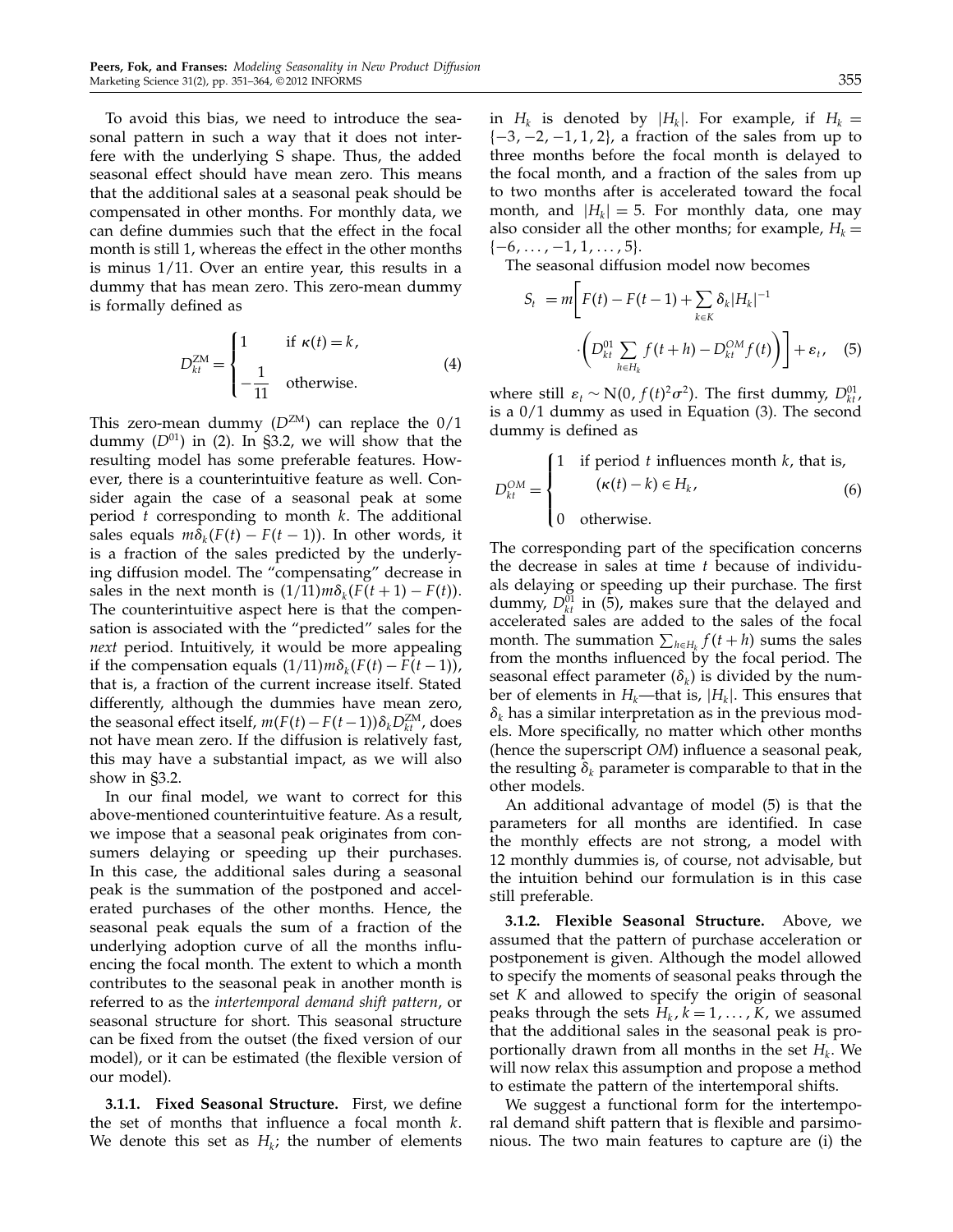The specification we propose introduces three additional parameters. The parameter  $\theta$ ,  $0 \le \theta \le 1$ , indicates the relative influence of the months before on the focal month (purchase postponement). The relative influence of the months after the focal month (purchase acceleration) is given by  $1 - \theta$ . For the period before the focal month, the relative influence of *l* months prior to the focal month is  $\lambda_1^l$ . For *l* months after the focal month, the relative influence is  $\lambda_2^l$ . Both parameters are restricted to the  $(0, 1]$  interval. Finally, we normalize the weights by considering the relevant months before, denoted by the set  $H_k^-$ , and after the seasonal month, denoted by  $H_k^+$ . For example,  $H_k^-$  =  ${-2, -1}$  indicates that the two months just before the seasonal peak contribute to the seasonal sales. Note that the setting  $\theta = |H_k^-|/(|H_k^-| + |H_k^+|)$  and  $\lambda_1 = \lambda_2 = 1$ corresponds to the model specification we had before, that is, equal weights for all months in  $H_k = H_k^- \cup H_k^+$ . The combination of the weights gives the function

$$
g_k^{\text{flex}}(t) = \begin{cases} \theta \frac{\lambda_1^{-(\kappa(t)-k)}}{\sum_{h \in H_k^-} \lambda_1^{-h}} & \text{if } t \text{ is before the focal} \\ \text{month } k, \text{ that is,} \\ (\kappa(t)-k) \in H_k^-, \\ (1-\theta) \frac{\lambda_2^{(\kappa(t)-k)}}{\sum_{h \in H_k^+} \lambda_2^h} & \text{if } t \text{ is after the focal} \\ \text{month } k, \text{ that is,} \\ (\kappa(t)-k) \in H_k^+, \\ 0 & \text{otherwise.} \end{cases} \tag{7}
$$

This function replaces the dummy  $D^{OM}$  in our proposed model (5), and at the same time, we drop the factor  $|H_k|$  as this factor is now contained in the definition of  $g_k^{\text{flex}}(.)$ . The parameter  $\theta$  indicates the relative influence of the period before the focal month in determining the seasonal peak. If  $\theta = 1$ , only the period before the focal month determines the peak. Note that if  $\theta$  equals 0 or 1, one of the two  $\lambda$  parameters is not identified. The fact that  $0 < \lambda_i \leq 1, i =$  $1, 2$ , makes sure that the effect for months further from the focal month does not increase. In Figure 2, we show the resulting seasonal pattern for different parameter settings, where we arbitrarily choose the focal month to be December. In these examples, as well as in the empirical section, we include all 11 months before and after this focal month in the set  $H_k$ . Note that this does not necessarily mean that all these months influence the focal month, as this depends on the shape of  $g_k^{\text{flex}}(t)$ . The figure shows that we can deal with a wide variety of patterns. The figure also shows that smaller  $\lambda$  parameters result in more mass in the months close to the focal month.

The model with a flexible seasonal structure is now as follows:

$$
S_t = m \bigg[ F(t) - F(t-1) + \sum_{k \in K} \delta_k \bigg( D_{kt}^{01} \sum_{h \in H_k} g_k^{\text{flex}}(t+h) f(t+h) - g_k^{\text{flex}}(t) f(t) \bigg) \bigg] + \varepsilon_t, \quad (8)
$$

where, as before, the seasonal peak in the focal month is the summation of "lost" sales in the months in  $H_k$ , and where  $\varepsilon_t \sim N(0, f(t)^2 \sigma^2)$ .

As argued above, for certain combinations of  $\theta$ ,  $\lambda_1$ , and  $\lambda_2$ , the flexible version of our model is equivalent to the fixed version. An advantage of the flexible version over the fixed version is that it can be used for a wider variety of intertemporal demand structures. In particular, the flexible model is helpful if one does not have a well-defined idea about the intertemporal structure. However, a disadvantage is that the flexible model asks more of the data, as one needs to estimate three additional parameters. This might become tedious when there are only a few seasonal cycles in the data set.

Models (5) and (8) can both be applied to any diffusion model with a closed-form solution. In Table 2, we give an overview of possibly relevant diffusion models.

For expository purposes, we use the Bass Model in the rest of the paper. The closed-form solution of the Bass (1969) Model is

$$
F(t) = \frac{1 - \exp\{-(p+q)t\}}{1 + (q/p)\exp\{-(p+q)t\}}
$$
 and  

$$
f(t) = \frac{((p+q)^2/p)\exp\{-(p+q)t\}}{(1 + (q/p)\exp\{-(p+q)t\})^2},
$$
 (9)

where  $p$  and  $q$  are the traditional Bass parameters capturing innovation and imitation, respectively.

#### 3.2. Alternative Approaches

In this subsection, we briefly discuss some alternative approaches to our model. All alternatives will be compared to the fixed version of our model (5). A comparison with the flexible model is not straightforward, as this model depends on three additional parameters. Note though that all advantages of the fixed version of our model over the alternatives also apply to the flexible version. As alternatives we consider (i) the standard Bass Model without seasonality, (ii) the Bass Model with additive dummies, (iii) the Generalized Bass Model with 0/1 seasonal dummies, and (iv) the Generalized Bass Model with zero-mean seasonal dummies. In this section, we give arguments for the strengths and weaknesses of these alternative approaches. All features of the alternative models discussed in this subsection are validated by a simulation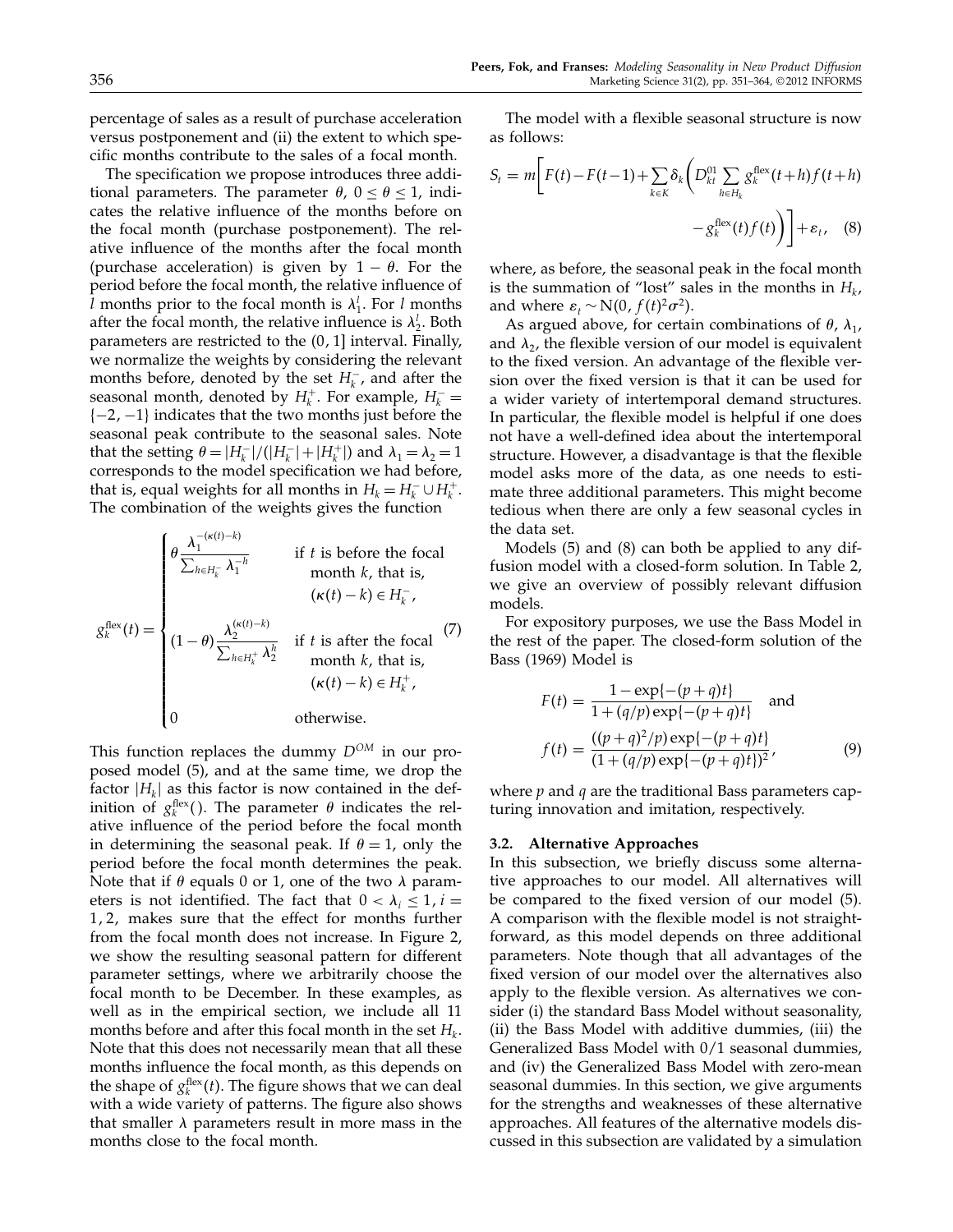



Notes.  $\lambda_1$  determines the pattern before the focal month,  $\lambda_2$  determines the pattern after the focal month, and  $\theta$  determines the relative importance of these parts on the focal month. Note that smaller  $\lambda$  parameters result in more mass in the months near the focal month.

study, which we include in an electronic companion (at http://mktsci.journal.informs.org/).

Of course, a first thought may be to ignore seasonality altogether. In general, if seasonality is not properly dealt with, the parameter estimates are biased. However, it turns out that if the full diffusion process is used for parameter estimation, this problem disappears to a large extent for almost all relevant cases. The seasonal fluctuations will then simply be seen as (large) errors. The symmetry in the diffusion curve helps to identify the underlying diffusion curve. Therefore, fitting a basic nonseasonal Bass curve to a completed diffusion series—that is, where sales have become zero at the end—yields sensible results. However, if the diffusion process is before its saturation level and seasonality is not explicitly modeled, parameter estimates are likely to be strongly biased.

One could also extend the Bass Model with additive dummies; that is,

$$
S_t = m(F(t) - F(t-1)) + \sum_{k \in K} \delta_k D_{kt}^{01} + \varepsilon_t.
$$
 (10)

However, in such a model, the size of the seasonal effect is the same throughout the diffusion process. Furthermore, seasonal peaks will keep occurring even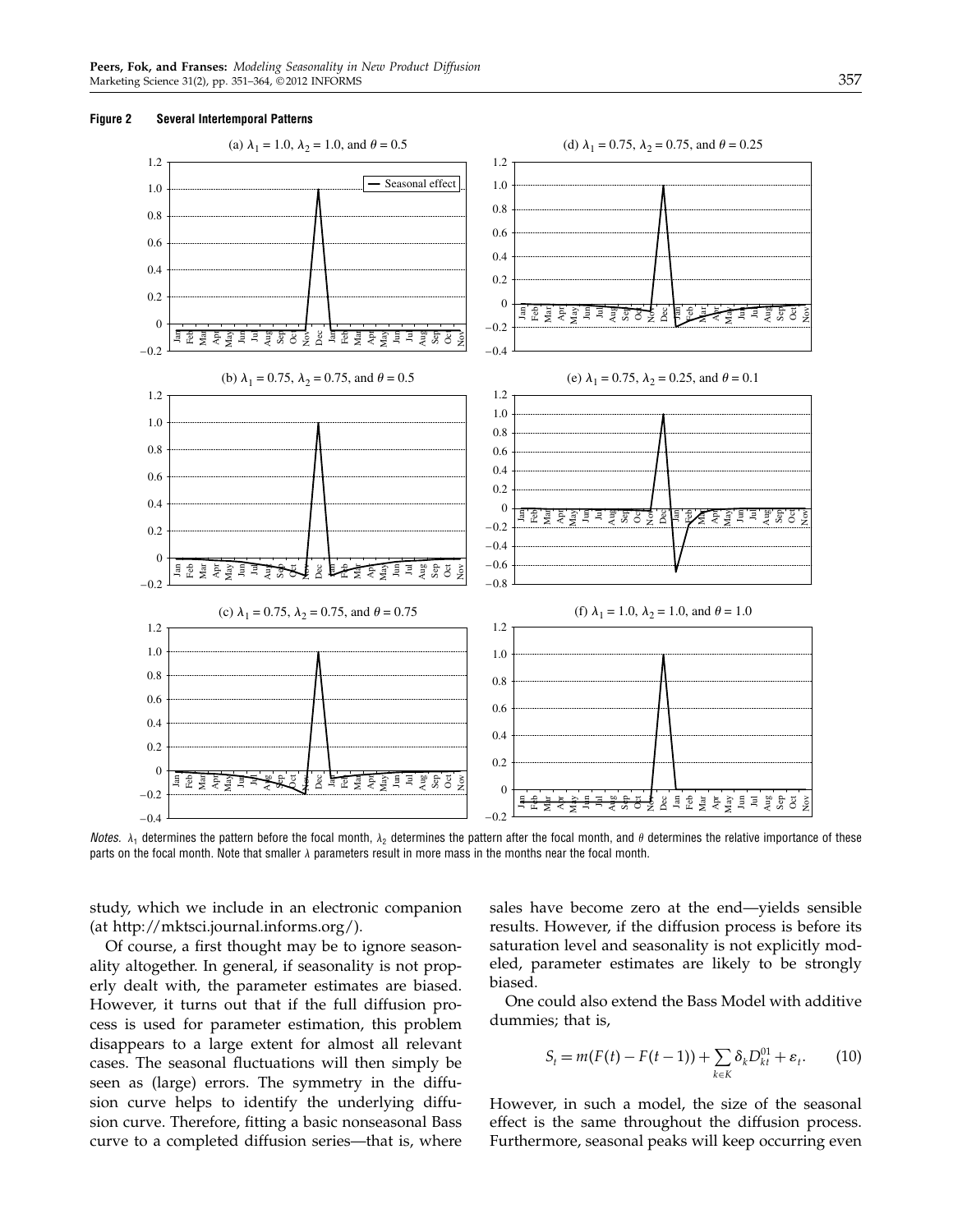| Model                                                              | Differential equation                                   | Closed-form solution                                                   | <b>Explanation parameters</b>                                                                                         |
|--------------------------------------------------------------------|---------------------------------------------------------|------------------------------------------------------------------------|-----------------------------------------------------------------------------------------------------------------------|
| Bass (1969)                                                        | $\frac{dF}{dt} = (p + qF)(1 - F)$                       | $F = \frac{1 - \exp\{-(p+q)t\}}{1 + (q/p)\exp\{-(p+q)t\}}$             | $p =$ innovation parameter<br>$q =$ imitation parameter                                                               |
| Gompertz curve<br>(Hendry 1972, Dixon 1980)                        | $\frac{dF}{dt} = qF \ln\left(\frac{1}{F}\right)$        | $F = \exp\{-\exp\{-(c+qt)\}\}\$                                        | $c = constant$<br>$q =$ imitation parameter                                                                           |
| Mansfield (1961)                                                   | $\frac{dF}{dt} = qF(1 - F)$                             | $F = \frac{1}{1 + \exp\{-(c + at)\}}$                                  | $c = constant$<br>$q =$ imitation parameter                                                                           |
| Nelder (1962)<br>(see also McGowan 1986)                           | $\frac{dF}{dt} = qF(1 - F^{\Phi})$                      | $F = \frac{1}{[1 + \Phi \exp\{-(c + at)\}]^{1/\Phi}}$                  | $c = constant$<br>$q =$ imitation parameter<br>$\Phi =$ shape parameter                                               |
| von Bertalanffy (1957)<br>(see also Richards 1959)                 | $\frac{dF}{dt} = \frac{q}{1-q}F^{\theta}(1-F^{\theta})$ | $F = [1 - \exp{-(c+qt)}]^{1/(1-\theta)}$                               | $c = constant$<br>$q =$ imitation parameter<br>$\theta$ = shape parameter                                             |
| <b>Stanford Research Institute</b><br>(e.g., Teotia and Raju 1986) | $\frac{dF}{dt} = \frac{q}{t}F(1 - F)$                   | $F = \frac{1}{1 + (T^*/t)^q}$                                          | $q =$ imitation parameter<br>$T^*$ = moment of peak sales                                                             |
| Flexible logistic growth<br>(Bewley and Fiebig 1988)               | $\frac{dF}{dt} = q[(1+kt)^{1/k}]^{\mu-k}$               | $F = \frac{1}{1 + \exp\{-(c + qt(\mu, k))\}}$                          | $c = constant$<br>$q =$ imitation parameter<br>$t(\mu, k)$ = based on $\mu$ and k; this<br>model has different shapes |
| Gamma/shifted Gompertz curve<br>(Bemmaor 1994)                     |                                                         | $F = \frac{1 - \exp\{-(p+q)t\}}{[1 + (a/p) \exp\{-(p+q)t\}]^{\alpha}}$ | $p =$ innovation parameter<br>$q =$ imitation parameter<br>$\alpha$ = shape parameter                                 |

Table 2 Diffusion Models with a Closed-Form Solution of the Differential Equation

Note. This overview is based on earlier overviews of Mahajan et al. (1990, 1993), complemented with the Gamma/shifted Gompertz curve from Bemmaor (1994).

as  $t \rightarrow \infty$ . These two aspects rule out the practical use of this specification. We will therefore only consider models where the seasonality appears in a multiplicative form.

We compare our model with two seasonal alternatives. Both these alternatives are inspired by the Generalized Bass Model (Bass et al. 1994), where, instead of marketing mix variables, we use seasonal dummies as explanatory variables. The first seasonal alternative is the GBM with a 0/1 dummy, which we presented in Equation (2), and which we call the  $SGBM_{01}$ . The second seasonal alternative is the GBM model with zero-mean dummies. This model is the same model as the  $SGBM_{01}$  but now with a zero-mean dummy (4) instead of the 0/1 dummy. This model we call the  $SGBM<sub>ZM</sub>$ . Both seasonal models assume that seasonal effects are largest around the moment of peak sales.

In Figure 3, we give two examples to illustrate the main differences between our model and the two seasonal GBMs. The top two graphs show the (cumulative) diffusion curves for the case  $p = 0.01$ ,  $q = 0.25$ , and  $m = 100$ . The other two graphs correspond to a speedy adoption; that is,  $p = 0.07$ ,  $q = 0.4$ , and  $m = 100$ . In both cases, a seasonal peak occurs every 12th period, say, each December. We set  $\sigma^2 = 0$ . For our model, we specify the seasonal structure such that the additional sales in December are a result of postponed sales in earlier months of the same calendar year. Overall, a model should follow the basic shape that is implied by the Bass parameters. The figures therefore also show both  $F(t)$  and  $f(t)$ .

From Figure 3(a), it is clear that  $SGBM_{01}$  is not appropriate. In this model, the sales are equal to  $m(F(t) - F(t-1)) \approx mf(t)$ , but for each 12th month, the sales are higher. Therefore, the cumulative sales in this model eventually exceed m. In other words, the market potential parameter in this model does not have its natural interpretation. Note that this is a different kind of bias than the "traditional" estimation bias. In fact, if one generates data with the  $SGBM_{01}$  and estimates parameters using the  $SGBM_{01}$ itself, one will find the true parameter values as in the data-generating process. In this sense, there is no traditional bias. However, the actual ceiling of the cumulative sales will be higher than the market potential estimate, where this estimate should represent the ceiling. Hence, the  $SGBM_{01}$  model finds an inappropriate estimate of the market potential.

The difference between the  $SGBM<sub>ZM</sub>$  and our proposed model Figure 3(a) is more subtle. As we assume that the additional sales are a result of postponed sales, the cumulative sales at the end of every last month of the year are exactly equal to  $mF(t)$ . This is not the case for the  $SGBM<sub>ZM</sub>$ . The seasonal peaks also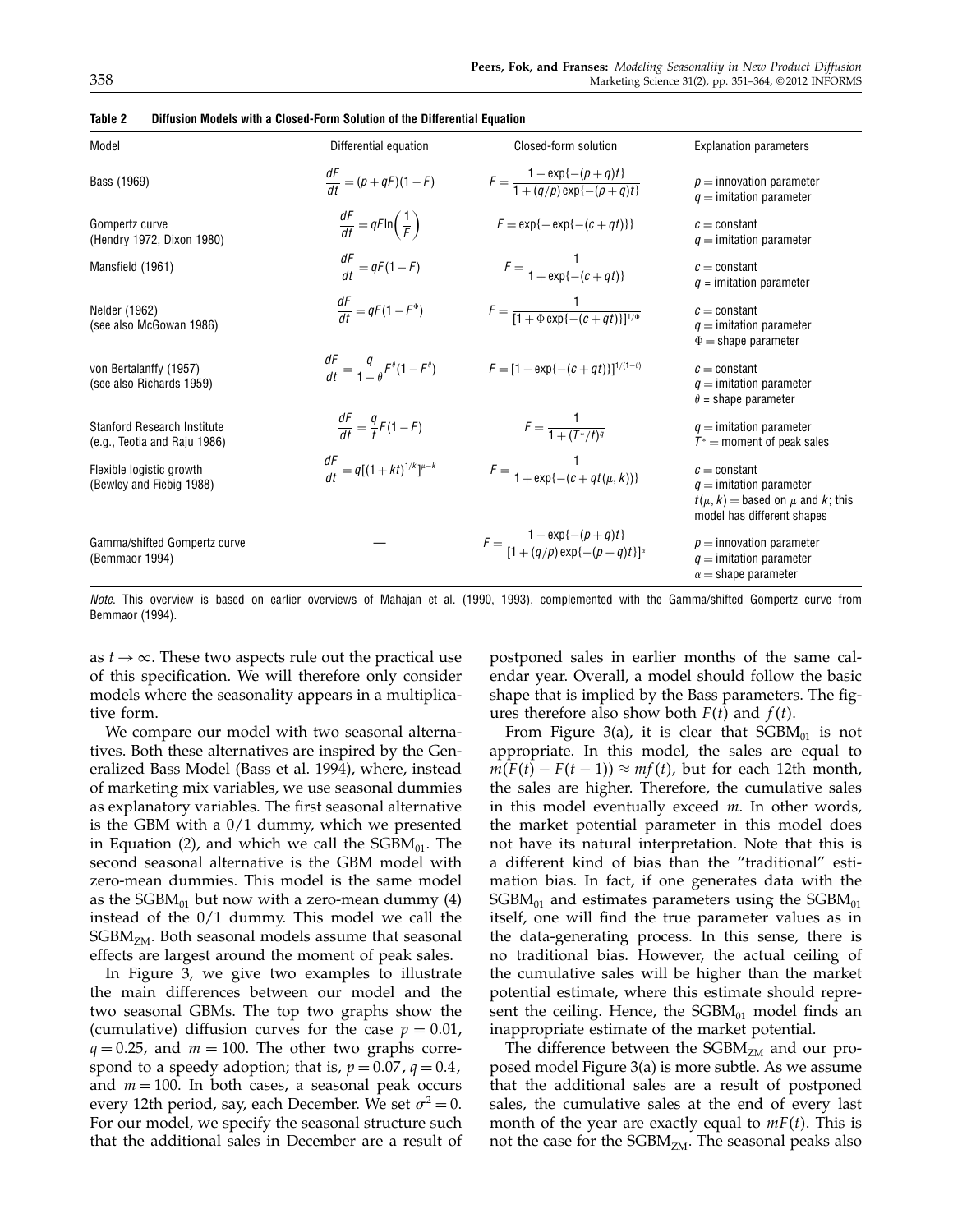

#### Figure 3 Two Examples of Differences Between the SGBM with 0/1 Dummies, the SGBM with Zero-Mean Dummies, and Our **Proposed Model**  $(OM_{fixed})$

differ, which is also because in our model, seasonal peaks are a result of postponed sales. If consumers postpone sales to the seasonal peak, seasonal peaks before the inflection point must be small relative to seasonal peaks after this point. Both curves in the end attain  $m$ , and in that sense, the differences between the two models are not extremely large.

Figure 3(b) shows the case where the seasonal peak occurs after the inflection point of the underlying diffusion curve. As the zero-mean dummy is positioned relative to the current adoptions, the resulting seasonal peak in  $SGBM<sub>ZM</sub>$  is too low relative to the postponed sales. This implies that the cumulative sales do not reach *m*. In this situation, the  $SGBM<sub>ZM</sub>$  will therefore also give misleading parameter estimates.

In Figure 3, we assumed that the seasonal peak only consists of postponed sales. This clearly shows the differences between our proposed model and the  $SGBM<sub>ZM</sub>$ . If the seasonal peak originates from consumers delaying *and* speeding up their purchases, the differences between these two models, including the bias in  $SGBM<sub>ZM</sub>$ , become smaller. Note that the problem in  $SGBM_{01}$  does not depend on the intertemporal pattern.

Summarizing, in this subsection we discussed four alternatives to our proposed seasonal model. The model with an additive dummy clearly is not a good option. Furthermore, the standard Bass Model, ignoring the seasonal fluctuations, gives biased results unless the full diffusion process is used. The graphs in Figure 3 show that the  $SGBM_{01}$  is theoretically not appropriate. Furthermore, there are potentially substantive differences between  $SGBM<sub>ZM</sub>$  and our model. However, in some cases, the overall shape of the diffusion process for  $SGBM<sub>ZM</sub>$  closely resembles that generated by our model and the real data.

#### 3.3. Deciding on the Seasonal Structure

For our model, as well as for the seasonal alternatives we consider, one needs to decide on which seasonal dummies to include. On top of that, we need to decide from which months the corresponding months may draw sales, that is, the pattern of the intertemporal demand shifts. In §2 we showed that different countries can have different seasonal patterns. The researcher can use the data to decide on both issues. We now propose guidelines for doing so.

First, note that trying all combinations of dummies and sets  $H_k$  for each country is a cumbersome and unnecessary task. Our suggestion is to select a limited number of seasonal structures and then to use information criteria to select the best-fitting one, correcting for the number of parameters. The first step in limiting the number of structures is based on visual inspection. For example, for our data, there seems to be a seasonal peak in January and December. So all seasonal structures should at least include dummies for these months. Next, one sometimes can limit the number of seasonal dummies by excluding some months from further consideration, again based on visual inspection. These two steps will substantially reduce the number of possible models. As a next step, one should estimate the relevant parameters for various seasonal structures. From all these models, some can be rejected, for example, when the estimation routine does not converge or when there are improbable parameter estimates. The final step is to choose the best seasonal structure from the remaining set. For this step, we recommend to use the Bayesian information criterion (BIC), because it penalizes the number of parameters more than other information criteria.

### 4. Empirical Illustration

In this section, we consider the performance of various models for the actual diffusion data, which we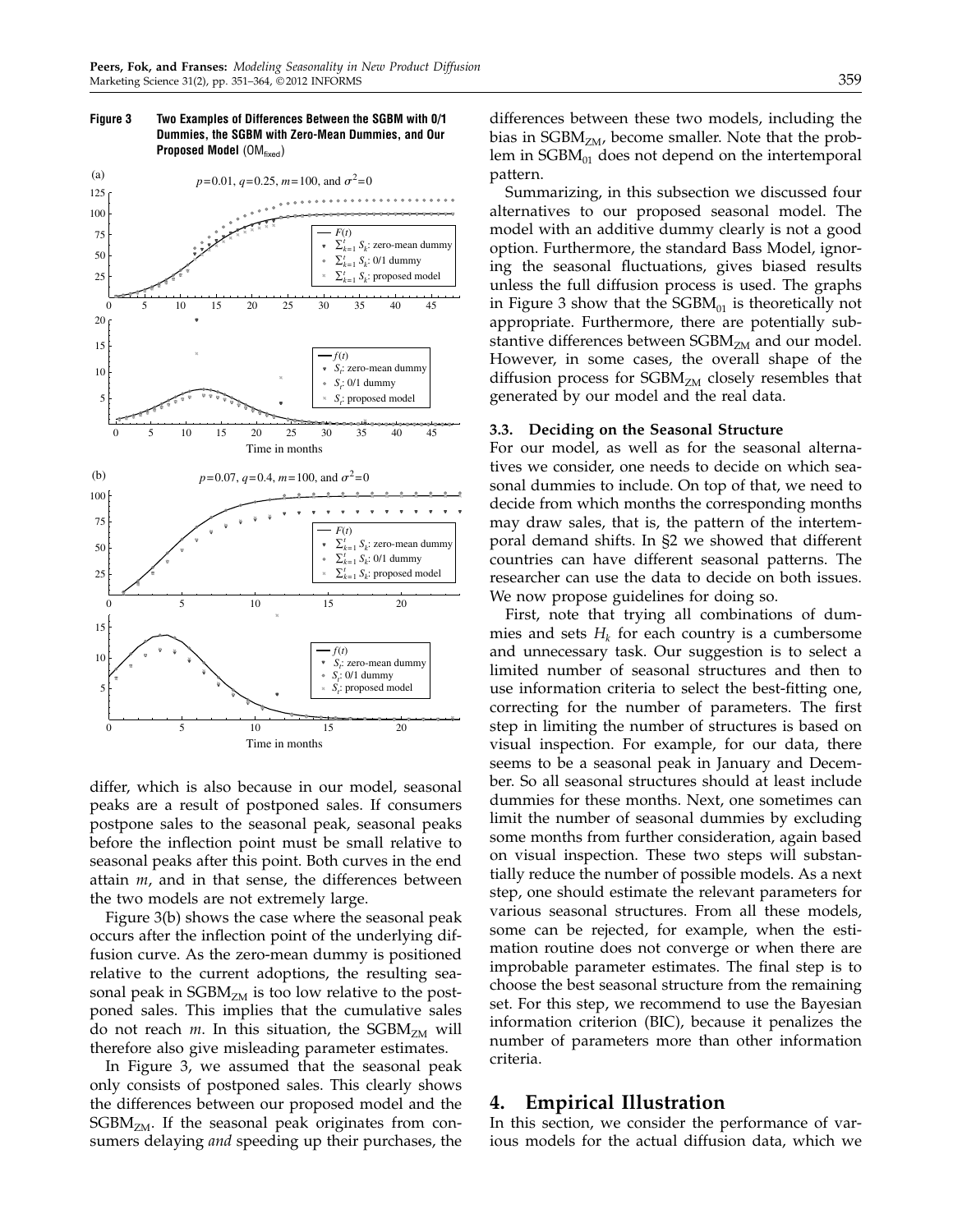| Country         |              | $T^*$       |                    | Market potential $(m)$ |        |                     |                    |                    |             |       |
|-----------------|--------------|-------------|--------------------|------------------------|--------|---------------------|--------------------|--------------------|-------------|-------|
|                 | $OM_{fixed}$ | $OM_{flex}$ | SGBM <sub>7M</sub> | $SGBM_{01}$            | ВM     | OM <sub>fixed</sub> | OM <sub>flex</sub> | SGBM <sub>7M</sub> | $SGBM_{01}$ | ВM    |
| United Kingdom  | 111.48       | 110.91      | 111.33             | 111.39                 | 111.98 | 49.81               | 49.23              | 49.68              | 40.39       | 50.90 |
| France          | 117.87       | 117.33      | 117.70             | 117.74                 | 119.74 | 38.20               | 37.79              | 38.05              | 31.31       | 40.94 |
| Germany         | 117.24       | 116.72      | 117.09             | 117.13                 | 118.35 | 41.11               | 40.80              | 40.98              | 35.12       | 43.02 |
| The Netherlands | 100.16       | 99.69       | 100.02             | 100.08                 | 100.94 | 10.00               | 9.95               | 9.98               | 8.22        | 10.30 |
| Italy           | 124.02       | 123.57      | 123.86             | 123.89                 | 125.40 | 37.90               | 37.56              | 37.78              | 32.30       | 40.17 |
| Spain           | 114.98       | 114.50      | 114.88             | 114.90                 | 115.96 | 24.55               | 24.32              | 24.50              | 22.11       | 25.53 |
| Austria         | 91.81        | 91.40       | 91.64              | 91.68                  | 92.41  | 3.96                | 3.93               | 3.95               | 3.40        | 4.08  |
| Belgium         | 111.44       | 111.06      | 111.34             | 111.37                 | 112.22 | 4.60                | 4.56               | 4.59               | 4.04        | 4.76  |
| Portugal        | 105.26       | 104.64      | 105.07             | 105.11                 | 106.99 | 3.92                | 3.86               | 3.90               | 3.28        | 4.20  |
| Scandinavia     | 106.50       | 106.28      | 106.43             | 106.46                 | 107.20 | 11.41               | 11.38              | 11.40              | 9.99        | 11.66 |

Table 3  $\;$  The Moment of Peak Sales in Months ( $7\degree$ ) and Market Potential in Millions per Country ( $m$ ), as Estimated by the Different Models

presented in §2. The data concern the sales figures (in millions) of flat-screen televisions for 10 countries in Europe and cover February 2004 until January 2010 (or in some cases, December 2009). The first months of the diffusion process are not available. This has no major consequences for the estimation procedures, which is one of the benefits of the Srinivasan and Mason (1986) approach. With this approach, it is only necessary to know the number of months since the introduction (Jiang et al. 2006).

The models we compare are the two seasonal GBMs (SGBM<sub>ZM</sub> and SGBM<sub>01</sub>), the standard Bass Model (BM), and the two versions of our proposed model (to be labeled as  $OM_{fixed}$  and  $OM_{flex}$ ). The  $OM_{fixed}$  has the given intertemporal demand shift pattern as in the previous section; that is,  $H_k = \{-6, \ldots, -1, 1, \ldots, 5\}.$ In  $OM_{\text{flex}}$  we estimate the intertemporal demand shift pattern using the model in (8). The seasonal structure of each model for each country is selected based on the method described in §3.3.

The results are summarized in Tables 3–5 and in Figure 4. Table 3 gives the estimated moment of peak sales  $(T^* = (\log(q/p)/(p + q))$  and market potential based on the different models per country. Table 4 gives the in-sample performance of the models based on information criteria. To be more precise, this table gives the Akaike information criterion (AIC) and BIC values for our flexible model, whereas the other values represent the relative performance of the other models. A positive percentage indicates a higher information criterion and thus a worse insample fit. In Figure 4, we give a graphical insight in this in-sample fit for the United Kingdom and the Netherlands. Finally, in Table 5, a more complete overview of the results for the same two countries is shown.<sup>5</sup>

The results in Table 3 show that the Bass Model finds similar moments of peak sales; that is, the difference with the seasonal models is only one or two months. For the market potential, the difference is often between 3% and 7%. If we look more closely at the estimation results for the Netherlands and the United Kingdom (see Table 5), we see that parameters from the Bass Model have larger confidence intervals compared to the seasonal models. Based on in-sample fit (see Table 4), the Bass Diffusion Model is outperformed by the seasonal models by a large margin.

If we now evaluate the seasonal models, we first find that the major difference between the seasonal models concerns the market potential (see Table 3), where our proposed two models and  $SGBM<sub>ZM</sub>$  give a higher estimate than  $SGBM_{01}$ . This matches with our discussion in §3.2. Another difference is that the seasonal parameters are estimated to be higher for the  $SGBM_{01}$ , which is partly because this model uses a different (lower) underlying diffusion curve. For  $OM_{flex}$ , we have sometimes selected a slightly different set of seasonal effects. The latter is partly explained by the difference across the models in the months influenced by a seasonal peak. To get a similar seasonal peak, the magnitude of the seasonal effect can be slightly different in  $OM<sub>flex</sub>$  versus  $OM_{fixed}$ .

Based on the in-sample performance (see Table 4), our flexible model outperforms the other seasonal models in 8 of the 10 countries, as the other models have higher values of the information criteria. For the other three seasonal models, this fit is similar. Figure 4 shows that the seasonal models fit the actual in-sample data well. The standard Bass Model only manages to roughly fit the underlying curve. The fitted curve matches neither the seasonal months nor the nonseasonal months.

Table 5 and Figure 4 also show that seasonal patterns differ across countries. These differences are present in the seasonal components included in the model, as well as in the levels of the seasonal parameters. For example, the Netherlands have

<sup>&</sup>lt;sup>5</sup> The tables and figures of the other eight countries are excluded from the paper but can be obtained from the authors upon request.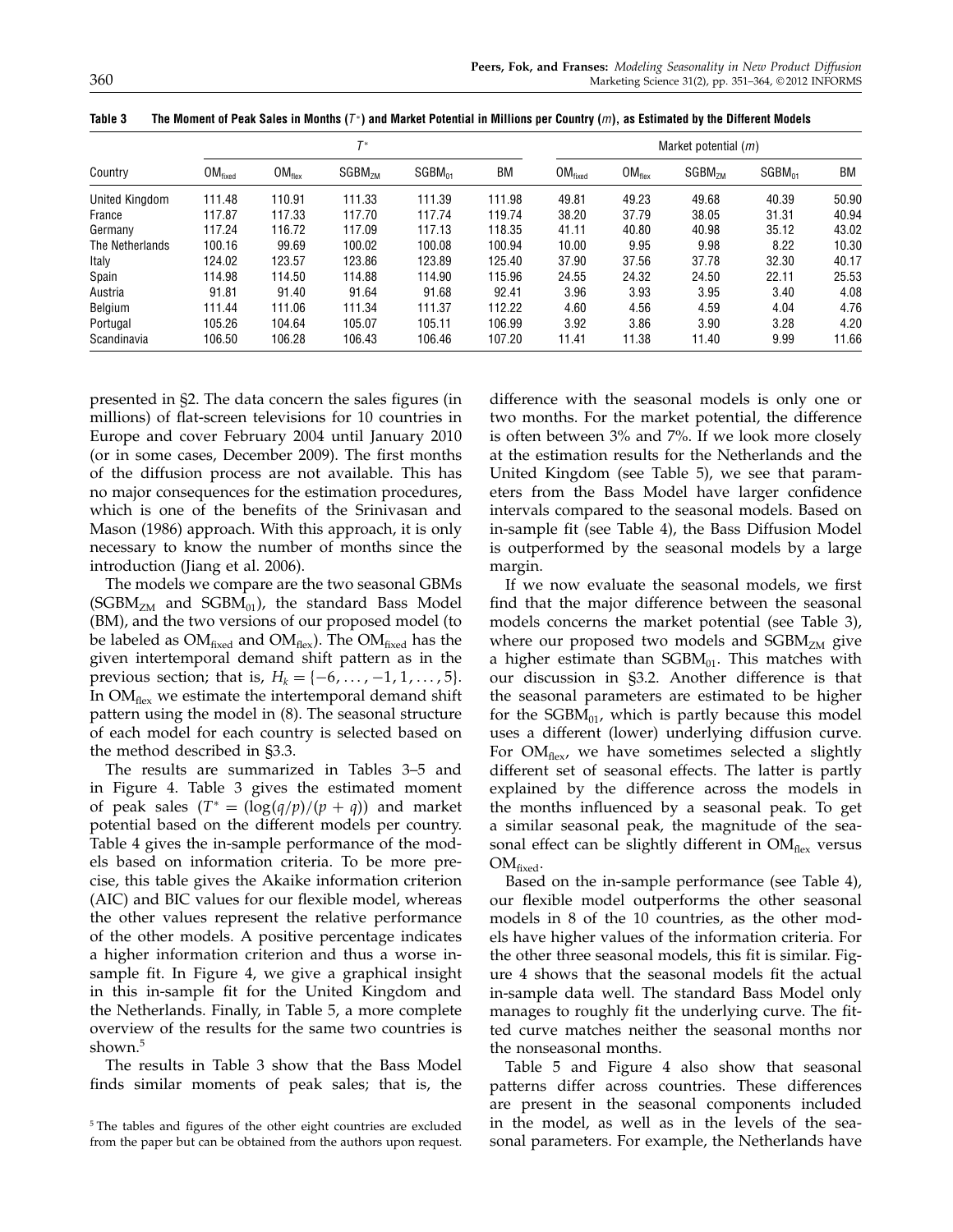| Country         | $OM_{flex}$ (Absolute) |            | OM <sub>fixed</sub> |        | SGBM <sub>ZM</sub> |        | $SGBM_{01}$ |        | BM        |               |
|-----------------|------------------------|------------|---------------------|--------|--------------------|--------|-------------|--------|-----------|---------------|
|                 | AIC                    | <b>BIC</b> | AIC $(%)$           | BIC(%) | AIC $(\% )$        | BIC(%) | AIC $(\% )$ | BIC(%) | AIC $(%)$ | $BIC$ $(\% )$ |
| United Kingdom  | $-230.7$               | $-221.7$   | 0.5                 | 0.5    | 0.5                | 0.5    | 0.4         | 0.5    | 57.5      | 58.8          |
| France          | $-272.8$               | $-263.7$   | 0.2                 | 1.0    | 1.2                | 1.2    | 1.2         | 1.2    | 42.0      | 42.6          |
| Germany         | $-252.5$               | $-241.1$   | $-1.3$              | $-2.3$ | $-1.4$             | $-2.4$ | $-1.4$      | $-2.4$ | 29.4      | 28.9          |
| The Netherlands | $-492.4$               | $-476.5$   | 0.9                 | 1.0    | 0.8                | 0.8    | 0.7         | 0.7    | 20.3      | 19.0          |
| Italy           | $-280.0$               | $-270.9$   | 0.7                 | 0.7    | 0.6                | 0.6    | 0.6         | 0.6    | 29.1      | 29.3          |
| Spain           | $-298.7$               | $-291.9$   | 1.7                 | 1.8    | 1.6                | 1.6    | 1.6         | 1.6    | 16.4      | 16.8          |
| Austria         | $-604.4$               | $-590.9$   | $-0.2$              | $-1.0$ | $-0.3$             | $-1.1$ | $-0.3$      | $-1.1$ | 16.3      | 15.5          |
| Belgium         | $-522.1$               | $-515.3$   | 1.1                 | 1.1    | 0.9                | 0.9    | 0.9         | 0.9    | 12.4      | 12.5          |
| Portugal        | $-592.2$               | $-583.2$   | 0.3                 | 0.7    | 0.2                | 0.5    | 0.2         | 0.5    | 16.6      | 16.5          |
| Scandinavia     | $-343.4$               | $-338.9$   | 1.2                 | 1.9    | 1.2                | 1.9    | 1.2         | 1.9    | 17.8      | 18.7          |

| Table 4 |  | In-Sample Performance (AIC and BIC) of Diffusion Models for Flat-Screen Televisions in Europe |  |
|---------|--|-----------------------------------------------------------------------------------------------|--|
|---------|--|-----------------------------------------------------------------------------------------------|--|

Notes. The results for our proposed model with flexible intertemporal demand (OM<sub>flex</sub>) are the absolute values of the information criteria; for the other models, the results are given relative to the flexible model. A positive percentage represents a higher AIC or BIC. For example, the in-sample performance for the United Kingdom is best for the flexible model, because the information criteria are higher for the other models.

many seasonal fluctuations compared to the United Kingdom—respectively, seven and four peaks. However, the peaks in the Netherlands are relatively small compared to the United Kingdom. The seasonal models can clearly capture these different seasonal patterns across countries. Additionally, from Figure 4, it seems that the flexible model we propose captures

the periods between the peaks better than the other seasonal models.

Furthermore, there are differences in the intertemporal demand shift parameters (mainly  $\lambda_2$ ). In comparing the seasonal components, we note that the selected seasonal dummies can differ across the models we considered. However, for the United Kingdom

| Table 5 |  | Results of the Diffusion Model for Flat-Screen Televisions in the United Kingdom and the Netherlands |
|---------|--|------------------------------------------------------------------------------------------------------|
|---------|--|------------------------------------------------------------------------------------------------------|

|                                  | <b>United Kingdom</b>          |                               |                               |                               |                             |                                |                               | The Netherlands               |                               |                               |  |  |
|----------------------------------|--------------------------------|-------------------------------|-------------------------------|-------------------------------|-----------------------------|--------------------------------|-------------------------------|-------------------------------|-------------------------------|-------------------------------|--|--|
|                                  | $\mathsf{OM}_{\mathsf{fixed}}$ | $OM_{flex}$                   | SGBM <sub>ZM</sub>            | $SGBM_{01}$                   | BM                          | $\mathsf{OM}_{\mathsf{fixed}}$ | $OM_{flex}$                   | SGBM <sub>7M</sub>            | $SGBM_{01}$                   | BM                            |  |  |
| р                                | $2.2E - 05$<br>$(2.1E-06)$     | $2.2E - 05$<br>$(2.2E-06)$    | $2.2E - 05$<br>$(2.3E-06)$    | $2.2E - 05$<br>$(2.3E-06)$    | $2.0E - 05$<br>$(5.1E-06)$  | 7.9E-05<br>$(5.1E-06)$         | $8.1E - 05$<br>$(5.9E-06)$    | $8.1E - 05$<br>$(5.4E-06)$    | 8.0E-05<br>$(5.4E-06)$        | 7.6E-05<br>$(1.0E-05)$        |  |  |
| q                                | 0.073<br>(0.001)               | 0.073<br>(0.002)              | 0.073<br>(0.001)              | 0.073<br>(0.001)              | 0.073<br>(0.004)            | 0.067<br>(0.001)               | 0.067<br>(0.001)              | 0.067<br>(0.001)              | 0.067<br>(0.001)              | 0.067<br>(0.003)              |  |  |
| $m$                              | 49.81<br>(1.49)                | 49.23<br>(5.12)               | 49.68<br>(1.34)               | 40.39<br>(1.30)               | 50.90<br>(3.94)             | 10.00<br>(0.26)                | 9.95<br>(0.94)                | 9.98<br>(0.23)                | 8.22<br>(0.25)                | 10.30<br>(0.54)               |  |  |
| Jan.                             | 0.48<br>(0.06)                 | 0.61<br>(0.21)                | 0.50<br>(0.06)                | 0.67<br>(0.08)                |                             | 0.49<br>(0.05)                 | 0.56<br>(0.21)                | 0.50<br>(0.05)                | 0.67<br>(0.06)                |                               |  |  |
| May                              |                                |                               |                               |                               |                             | 0.23<br>(0.05)                 | 0.20<br>(0.06)                | 0.23<br>(0.04)                | 0.31<br>(0.06)                |                               |  |  |
| June                             |                                |                               |                               |                               |                             | 0.12<br>(0.04)                 | 0.09<br>(0.05)                | 0.12<br>(0.04)                | 0.16<br>(0.06)                |                               |  |  |
| July                             |                                |                               |                               |                               |                             | 0.18<br>(0.04)                 | 0.13<br>(0.06)                | 0.18<br>(0.04)                | 0.24<br>(0.06)                |                               |  |  |
| Oct.                             | 0.28<br>(0.06)                 | 0.26<br>(0.10)                | 0.29<br>(0.05)                | 0.39<br>(0.07)                |                             | 0.30<br>(0.05)                 | 0.29<br>(0.12)                | 0.30<br>(0.04)                | 0.40<br>(0.06)                |                               |  |  |
| Nov.                             | 0.37<br>(0.06)                 | 0.39<br>(0.12)                | 0.38<br>(0.05)                | 0.51<br>(0.07)                |                             | 0.19<br>(0.05)                 | 0.23<br>(0.12)                | 0.20<br>(0.04)                | 0.26<br>(0.06)                |                               |  |  |
| Dec.                             | 0.86<br>(0.07)                 | 0.94<br>(0.26)                | 0.87<br>(0.06)                | 1.17<br>(0.08)                |                             | 0.39<br>(0.05)                 | 0.44<br>(0.16)                | 0.39<br>(0.04)                | 0.52<br>(0.06)                |                               |  |  |
| $\lambda_1$                      |                                | 0.73<br>(0.10)                |                               |                               |                             |                                | 0.70<br>(0.12)                |                               |                               |                               |  |  |
| $\lambda_2$                      |                                | 0.78<br>(0.12)                |                               |                               |                             |                                | 0.58<br>(0.12)                |                               |                               |                               |  |  |
| $\theta$                         |                                | 0.68<br>(0.26)                |                               |                               |                             |                                | 0.69<br>(0.16)                |                               |                               |                               |  |  |
| <b>RMSE</b><br>AIC<br><b>BIC</b> | 0.069<br>$-229.6$<br>$-220.6$  | 0.072<br>$-230.7$<br>$-221.7$ | 0.069<br>$-229.7$<br>$-220.6$ | 0.069<br>$-229.7$<br>$-220.7$ | 0.189<br>$-98.1$<br>$-91.4$ | 0.010<br>$-487.9$<br>$-471.9$  | 0.011<br>$-492.4$<br>$-476.5$ | 0.010<br>$-488.7$<br>$-472.8$ | 0.010<br>$-488.9$<br>$-472.9$ | 0.024<br>$-392.7$<br>$-385.8$ |  |  |

Notes. Standard errors are in parentheses. RMSE, root mean square error.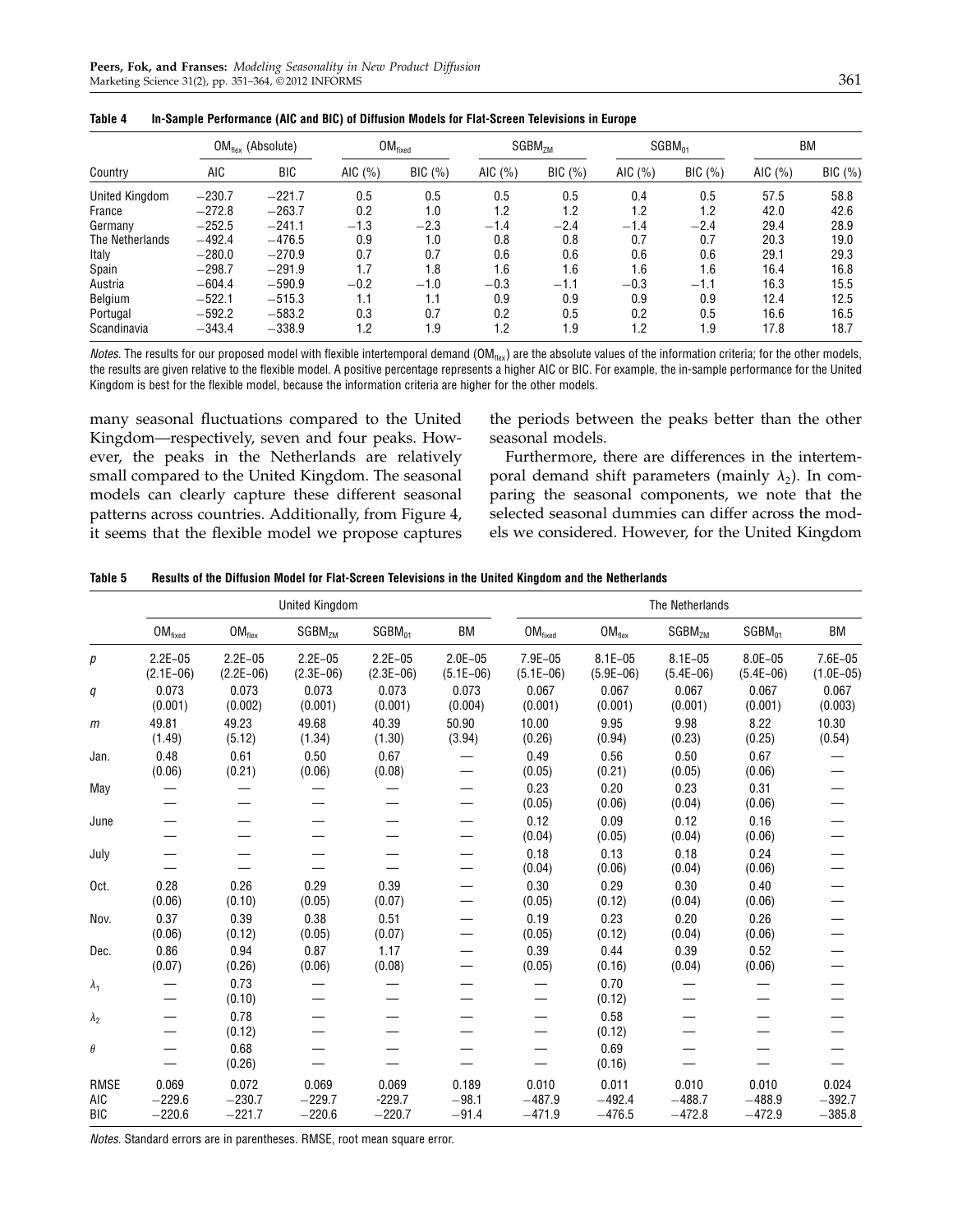

Figure 4 The In-Sample Fit for Two Countries: (a) United Kingdom and (b) the Netherlands

and the Netherlands, the optimal structure was similar across models. Concerning the shape of the intertemporal demand shift, the  $\lambda$  parameters are between 0.57 and 0.85 for all countries. This means that the effect on the focal month becomes negligible after five to eight months from the focal month.

Furthermore,  $\theta$  across countries is between 0.67 and 0.76, which means that more consumers postpone than speed up their purchase, which is an interesting and managerially relevant insight.

In Table 6, the models are compared on their out-of-sample performance relative to our flexible model. In this table, we compare the root mean squared prediction error (RMSPE) for up to three or six months ahead out-of-sample forecasts. The table gives the RMSPE for our flexible model. The values for the other models are relative to this model, where a higher percentage represents a higher RMSPE and thus worse out-of-sample performance. To obtain these RMSPE values, we reestimated the models, after leaving out the last three or six months of the sales figures. From Table 6, we find that in terms of outof-sample forecasting, the seasonal models  $OM_{fixed}$ ,  $SGBM<sub>ZM</sub>$ , and  $SGBM<sub>01</sub>$  perform almost equally well. This suggests that for short-term prediction, all seasonal models can be useful. The Bass Model is outperformed by all seasonal models.

Note that the seasonal models, including our model, do not solve all issues common to diffusion models. In particular, if the moment of peak sales is not in the data, the predictions are downward biased. However, by distinguishing the seasonal fluctuations from the random fluctuations, the seasonal models do outperform the standard diffusion models.

Our flexible model outperforms most models on the three-month-ahead prediction horizon. However, for six-month-ahead forecasting, our flexible model performs worse, as it only outperforms the other seasonal models in 5 out of 10 cases. The reason for this might be that for this longer horizon, there are less data left for estimation, and our flexible model by definition asks more from the data. This is supported by the fact that in these cases, the flexible model also performs worse in-sample. This shows that we can only accurately estimate the intertemporal pattern if there

Table 6 Forecasting Performance of Diffusion Models for Flat-Screen Televisions in Europe, for up to Three-Month- or Six-Month-Ahead Forecasts

| Country         | $OM_{\text{flow}}$ (Absolute) |       | OM <sub>fixed</sub> |         | SGBM <sub>7M</sub> |         | $SGBM_{01}$   |         | BM            |         |
|-----------------|-------------------------------|-------|---------------------|---------|--------------------|---------|---------------|---------|---------------|---------|
|                 | Three                         | Six   | Three (%)           | Six (%) | Three $(\%)$       | Six (%) | Three $(\% )$ | Six (%) | Three $(\% )$ | Six (%) |
| United Kingdom  | 26.18                         | 23.98 | 12.26               | 17.54   | 9.98               | 16.33   | 8.66          | 17.30   | 139.95        | 93.10   |
| France          | 41.36                         | 29.38 | $-34.10$            | $-3.81$ | $-35.06$           | $-5.83$ | $-35.37$      | $-6.23$ | 31.84         | 51.93   |
| Germany         | 18.44                         | 22.08 | 10.59               | 3.40    | 6.14               | 1.44    | 6.65          | 0.82    | 132.82        | 69.79   |
| The Netherlands | 4.19                          | 4.43  | 17.98               | 8.00    | 16.82              | 7.75    | 15.52         | 8.06    | 89.95         | 53.61   |
| Italy           | 20.21                         | 32.01 | 10.46               | $-0.94$ | 8.99               | $-1.89$ | 8.27          | $-1.97$ | 98.99         | 31.62   |
| Spain           | 21.11                         | 19.74 | 5.97                | $-7.06$ | 5.05               | $-8.76$ | 5.49          | $-7.89$ | 44.26         | 22.23   |
| Austria         | 2.33                          | 2.04  | 13.65               | 14.91   | 10.19              | 13.78   | 9.88          | 14.23   | 107.51        | 75.13   |
| Belgium         | 5.10                          | 4.23  | $-10.85$            | $-5.35$ | $-12.13$           | $-5.15$ | $-11.66$      | $-5.45$ | 25.80         | 16.62   |
| Portugal        | 2.51                          | 2.67  | 9.93                | 12.59   | 4.17               | 11.61   | 4.83          | 12.44   | 117.84        | 59.43   |
| Scandinavia     | 8.93                          | 11.09 | 7.97                | $-0.30$ | 7.20               | $-0.49$ | 7.53          | $-0.56$ | 50.22         | 17.12   |

Notes. The results for the proposed with flexible intertemporal demand (OM<sub>flex</sub>) are the absolute RMSPEs; for the other models, the results are given relative to the flexible model. A positive percentage represents a higher RMSPE. For example, the out-of-sample performance for three months ahead in the United Kingdom are best for the flexible model, because all other models have a higher RMSPE. The RMSPEs are multiplied by 100 for convenience.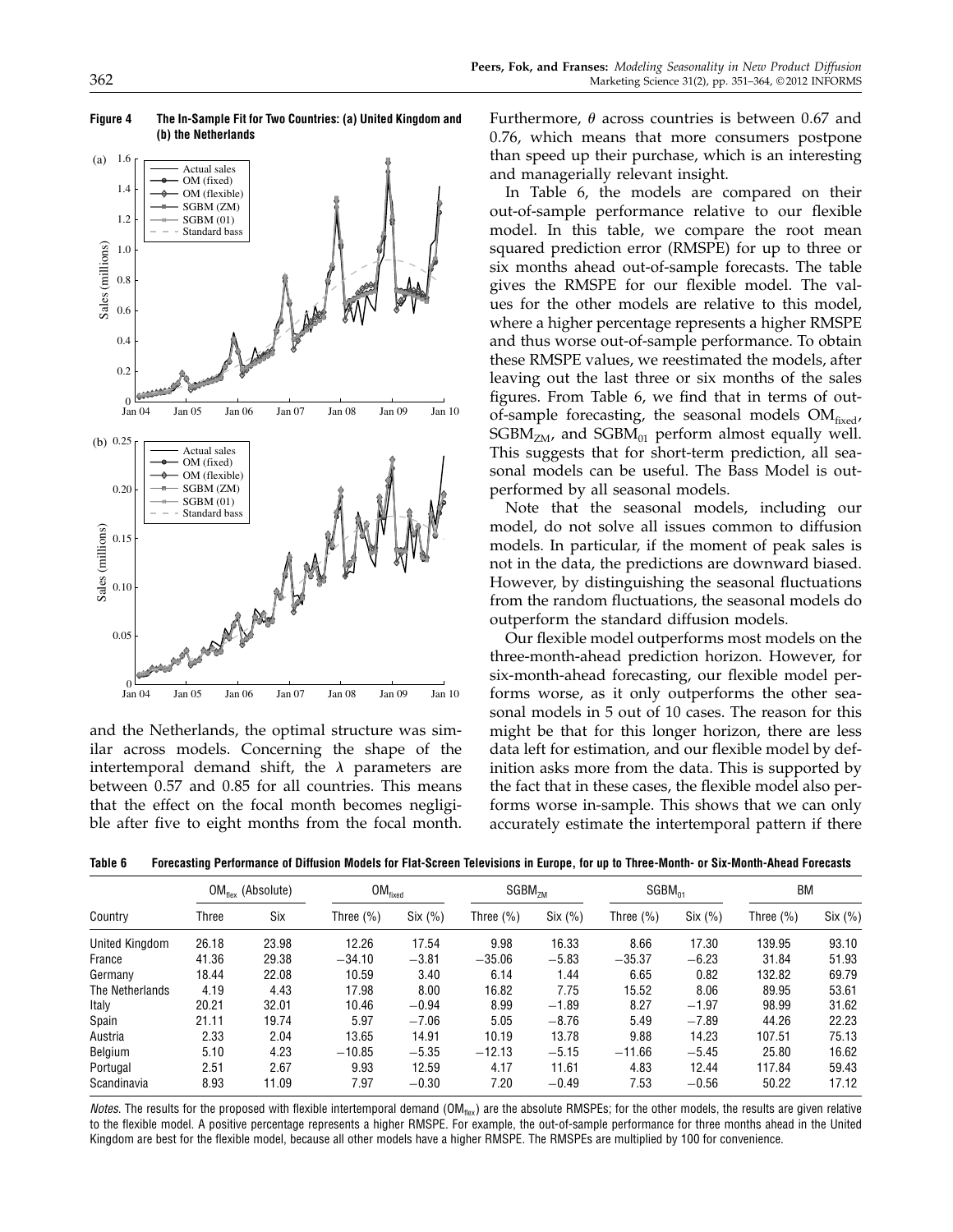are enough data. The results show that in these cases, our model with a fixed pattern is more suitable, as it outperforms the other models on fit.

Next to the increased fit and the better short-term forecasting, our model also allows to study the seasonal structure across countries. Of course, the quality of generalizing conclusions is limited by the number of countries in our empirical case. To give an example of differences across countries, we compare the seasonal peaks in December and January. In the Netherlands and Belgium, the seasonal peaks are higher in January compared to December, where the reverse is true for the United Kingdom and other countries. This relatively higher January peak in the Netherlands and Belgium is probably because in the Netherlands and Belgium, the prices of flat-screen televisions are often reduced in January, as product line extensions are often introduced in February. Another likely factor to influence seasonal peaks is the timing of additional income, such as new year's or vacation bonus, as consumers often use these for large expenditures such as a flat-screen television.

## 5. Conclusion

In this paper, we addressed seasonality in diffusion models. The current availability of high-frequency data makes this a subject of increasing importance. Using high-frequency diffusion data can prove to be very helpful in academic research and in practice. This has actually been acknowledged in the literature, both implicitly and explicitly. To incorporate seasonality in diffusion models, we developed a seasonal structure that can be used in combination with standard diffusion models. We based our models on the classic Bass diffusion model using monthly data, but our seasonal structure works with any closed-form diffusion model. Also, extensions of diffusion models can be used in combination with our method (for example, cross-country diffusion models, generational diffusion models, and multilevel diffusion models), which shows the relevance of this paper for future academic research. Concerning the data frequency, our method works for any interval as long as there is periodicity in the peaks. Furthermore, because estimated diffusion parameters are often used for the practice of "guessing by analogy," it is important that the seasonal component in the model does not influence the estimates and interpretation of the underlying diffusion pattern.

Through a detailed empirical case, we showed that our proposed model lives up to all these goals. In contrast, the use of the Generalized Bass Model with seasonal dummies, which may seem a straightforward way to take seasonality into account, produces biased estimates. In particular, the market potential is biased. Next to our model, we also have put forward a variation of this Generalized Bass Model, which uses a zero-mean dummy. This variation seems to give results similar to our model in most practical cases, with the additional benefit that it can be used more straightforwardly in standard statistical software packages.

Our model allows to estimate the seasonal pattern. The basic premise is that the seasonal peak in a focal month consists of sales drawn from the months around it. In our proposed model, we made a distinction between a flexible, estimated, intertemporal demand pattern and a fixed pattern. The flexible pattern allowed to study intertemporal demand shifts, and in most cases, the corresponding model outperformed the other models on in-sample fit and shortterm forecasting. However, with less data the flexible pattern is less suitable, and in these cases, it is safer to set a fixed pattern. In this paper, we showed that the given pattern, six months before the focal months and five months after influence a seasonal peak, works well for the empirical cases in our paper, but in practice, other underlying structures are possible as well. For example, it may be true that a focal month is influenced only by the months in the quarter surrounding it. Such structures are all possible in our setup.

An additional advantage of our proposed model is that it can be used to give managers a tool to handle practical challenges concerning seasonal fluctuations, such as inventory management. Also, the shape parameter  $(\lambda)$  and balance parameter  $(\theta)$  of the intertemporal pattern hold useful information. In our set of countries, however, the differences are relatively small. In future research, it would be interesting to compare more countries and products.

It is obvious that ignoring seasonality is not suitable for estimating and predicting seasonal peaks. However, for the estimation of the basic diffusion parameters the current practice is often to ignore seasonality. In this paper, we found the reassuring result that if the completed diffusion series is available, this practice indeed finds the underlying diffusion pattern. However, if the series is truncated, this does not hold anymore.

The implications for future empirical analysis of seasonal diffusion data are threefold. First, if the goal is to find a model that can be used for short-term forecasting, all three seasonal models described in this paper can be used. Second, if the interest is only to elicit the underlying diffusion, ignoring seasonality seems tempting. However, this only works for completed diffusion series. The seasonal GBM with 0/1 dummies definitely does not work. Finally, if the interest lies with both the correct estimation as well as short-term forecasting, our model is the way to go.